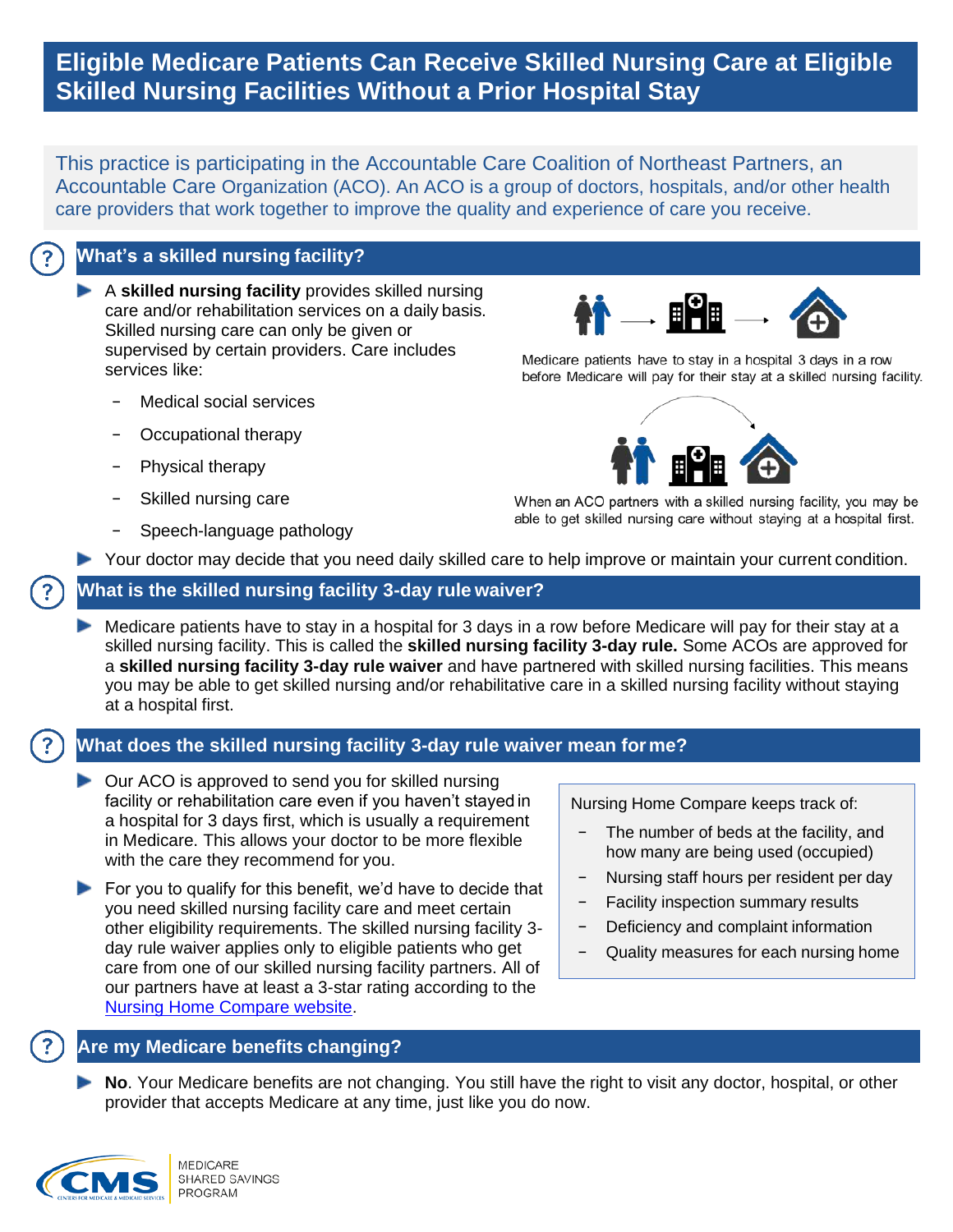- If you choose a skilled nursing facility or other facility that your doctor does not partner with, normal Medicare coverage requirements apply. This means Medicare **will not** pay for your skilled nursing facility stay without a prior 3-day inpatient hospital stay.
- The skilled nursing facility 3-day rule waiver also does not change how much you would pay for skilled nursing and/or rehabilitation services.
- If you're admitted to a skilled nursing facility, ask your doctor if that skilled nursing facility has partnered with the Accountable Care Coalition of Northeast Partners.



**Check out a list of our skilled nursing facility partners below.** 

## **Questions?**

 We're glad to talk with you about this benefit and how it could work for you if you need skilled nursing and/or rehabilitation care. I can also share information about our skilled nursing facility partners. If you'd like to know more, ask your doctor at your next visit. Or call us at 1-833-857-5713. You can also call 1-800-MEDICARE and tell them you want to learn more about ACOs (TTY users should call 1-877-486- 2048), or visit Medicare.gov/acos.html.

| <b>Provider Name</b>                                                                            | <b>Address</b>                                            | <b>Phone</b>     |
|-------------------------------------------------------------------------------------------------|-----------------------------------------------------------|------------------|
| Ashbury Atlantic, INC                                                                           | 301 Russell Avenue<br>Gaithersburg, MD 20877              | 301-216-4004     |
| CSP Nova, LLC d/b/a Dulles Health &<br><b>Rehab Center</b>                                      | 2978 Centreville Road<br>Herndon, VA 20171-625            | 703 - 934 - 5000 |
| Heritage Hunt, LLC d/b/a Gainesville<br>Health & Rehab Center                                   | 7501 Heritage Village Plaza<br>Gainesville, VA 20155-3078 | 571-248-6100     |
| Manassas Health Care, LLC d/b/a<br>Manassas Health & Rehab Center                               | 8575 Rixlew Lane<br>Manassas, VA 20109                    | 703-257-9770     |
| Manor Care of Alexandria VA, LLC<br>d/b/a Manor Care Health Services -<br>Alexandria            | 1510 Collingwood Rd.<br>Alexandria, VA 22308              | 703-765-6107     |
| Manor Care of Bethesda MD, LLC<br>d/b/a Manor Care Health Services-<br><b>Bethesda</b>          | 6530 Democracy Blvd.<br>Bethesda, MD 20817                | 301-530-9000     |
| Manor Care of Chevy Chase MD, LLC<br>d/b/a ManorCare Health Services-<br><b>Chevy Chase</b>     | 8700 Jones Mill Rd.<br>Chevy Chase, MD 20815              | 301-657-8686     |
| Manor Care of Potomac MD, LLC d/b/a<br>ManorCare Health Services-Potomac                        | 10714 Potomac Tennis Lane<br>Potomac, MD 20854            | 301-299-2273     |
| Manor Care of Silver Spring MD, LLC<br>d/b/a ManorCare Health Services-<br><b>Silver Spring</b> | 2501 Musgrove Rd.<br>Silver Spring, MD 20904              | 301-890-5552     |
| Manor Care of Towson LLC d/b/a<br>ManorCare Health Services-Towson                              | 509 East Joppa Rd.<br>Towson, MD 21286                    | 410-828-9494     |